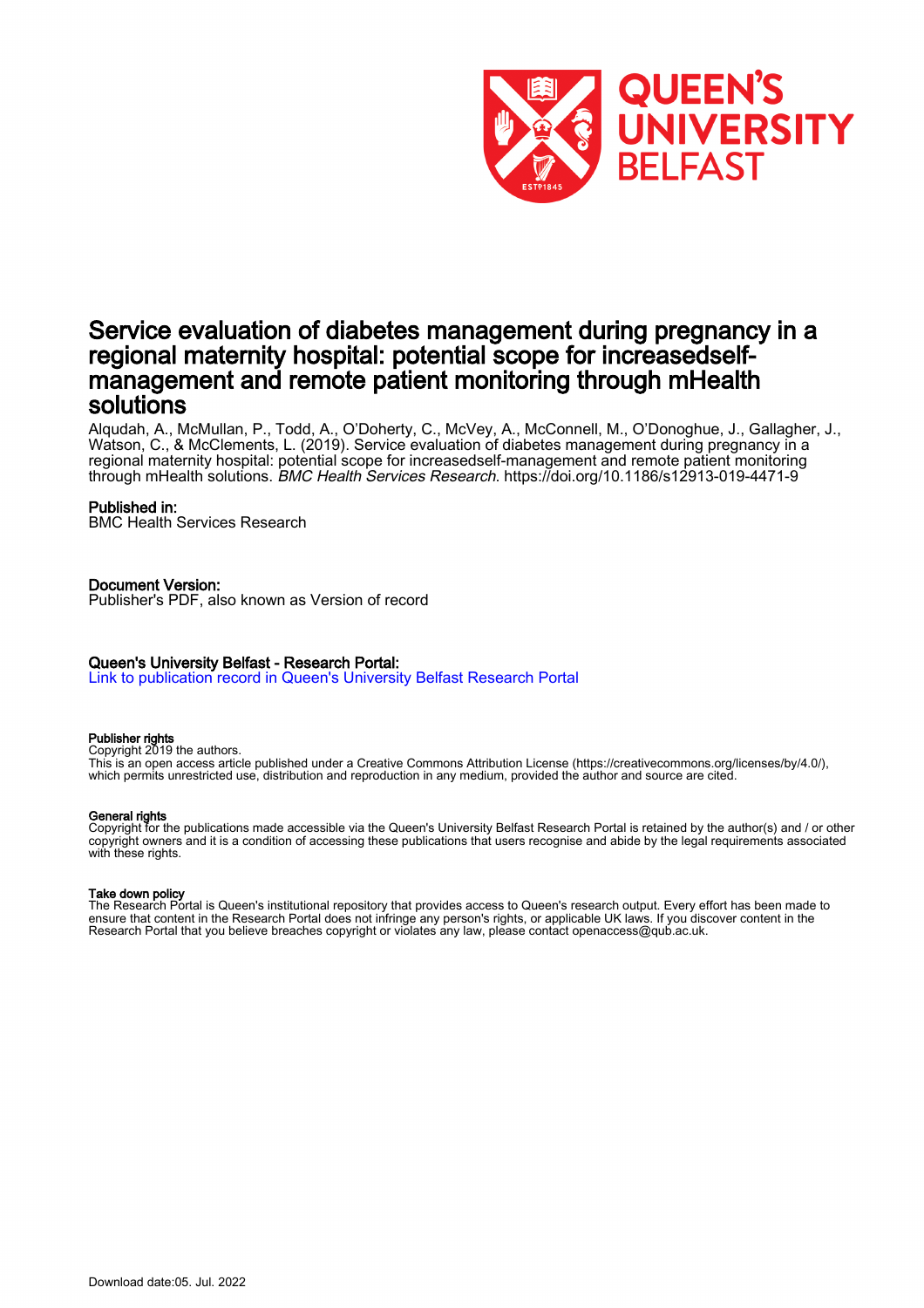# **RESEARCH ARTICLE Example 2014 12:30 The Contract of Contract ACCESS**



Check for update:



Abdelrahim Alqudah<sup>1,2</sup>, Paul McMullan<sup>3</sup>, Anna Todd<sup>3</sup>, Conor O'Doherty<sup>3</sup>, Anne McVey<sup>3</sup>, Mae McConnell<sup>3</sup> , John O'Donoghue<sup>4</sup>, Joe Gallagher<sup>5</sup>, Chris J. Watson<sup>1[\\*](http://orcid.org/0000-0002-4911-1014)</sup> and Lana McClements<sup>1,6\*</sup>

# Abstract

**Background:** Pre-gestational and gestational diabetes mellitus are common complications in pregnancy affecting one in six pregnancies. The maternity services are under significant strain managing the increasing number of complex pregnancies. This has an impact on patients' experience of antenatal care. Therefore, there is a clear need to address pregnancy care. One possible solution is to use home-based digital technology to reduce clinic visits and improve clinical monitoring.

Methods: The aim of this study was to evaluate the antenatal services provided to pregnant women with diabetes who were monitored at the joint metabolic and obstetric clinic at the Southern Health and Social Care Trust in Northern Ireland.

Results: The questionnaires were completed by sixty-three women, most of whom had gestational diabetes mellitus. Most of the participants were between 25 and 35 years of age (69.8%), had one or more children (65.1%) and spent over 2 h attending the clinics (63.9%); 78% of women indicated that their travel time to and from the clinic appointment was over 15 min. Over 70% of women used smartphones for health-related purposes. However, only 8.8% used smartphones to manage their health or diabetes. Less than 25% of the women surveyed expressed concerns about using digital technology from home to monitor various aspects of their health in pregnancy.

**Conclusions:** Overall, pregnant women who had or developed diabetes in pregnancy experience frequent hospital visits and long waiting times in the maternity clinics. Most of these pregnant women are willing to self-manage their condition from home and to be monitored remotely by the healthcare staff.

Keywords: Pregnancy, Diabetes, Gestational diabetes, Type 1 diabetes, Type 2 diabetes, Antenatal clinic, Home monitoring, Digital technology

<sup>1</sup>The Wellcome-Wolfson Institute for Experimental Medicine, School of Medicine, Dentistry and Biomedical Sciences, Queen's University Belfast,

Belfast, United Kingdom

Full list of author information is available at the end of the article



© The Author(s). 2019 Open Access This article is distributed under the terms of the Creative Commons Attribution 4.0 International License [\(http://creativecommons.org/licenses/by/4.0/](http://creativecommons.org/licenses/by/4.0/)), which permits unrestricted use, distribution, and reproduction in any medium, provided you give appropriate credit to the original author(s) and the source, provide a link to the Creative Commons license, and indicate if changes were made. The Creative Commons Public Domain Dedication waiver [\(http://creativecommons.org/publicdomain/zero/1.0/](http://creativecommons.org/publicdomain/zero/1.0/)) applies to the data made available in this article, unless otherwise stated.

<sup>\*</sup> Correspondence: [chris.watson@qub.ac.uk;](mailto:chris.watson@qub.ac.uk) [lana.mcclements@uts.edu.au](mailto:lana.mcclements@uts.edu.au) <sup>1</sup>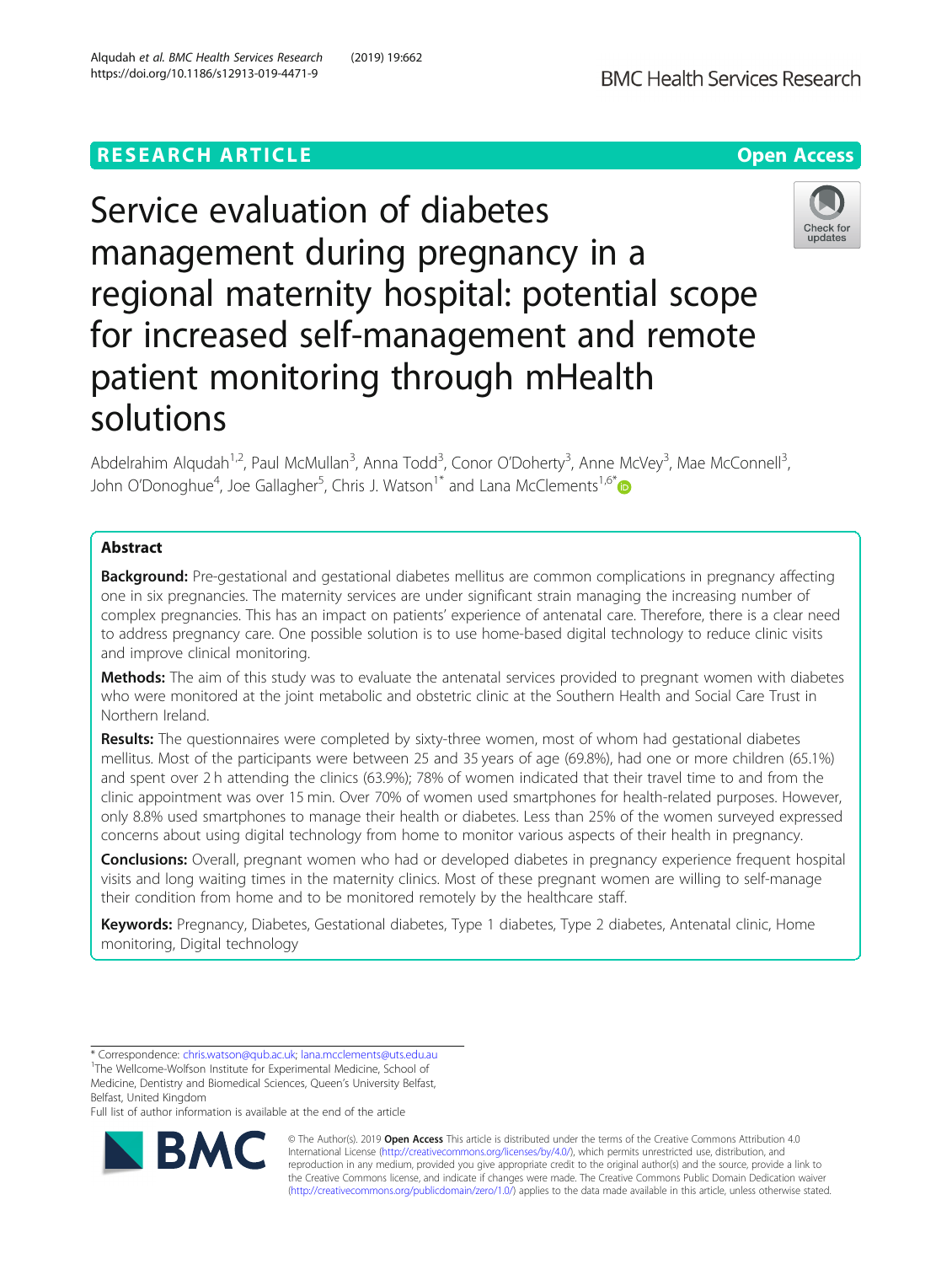## Background

Hyperglycaemia is the most common complication in pregnancy. It affects one in six pregnancies and it can lead to a number of complications such as miscarriage, still birth, pre-eclampsia, obstructed labour, increased risk of caesarean section, pre-term birth and the development of type 2 diabetes (T2D) in later life  $[1-3]$  $[1-3]$  $[1-3]$  $[1-3]$ . Diabetes in pregnancy includes pre-gestational diabetes, namely type 1 diabetes mellitus (T1DM) or T2DM, and gestational diabetes mellitus (GDM). GDM is defined as glucose intolerance with onset and first recognition in pregnancy [[4\]](#page-5-0). The latest guidelines on the diagnosis of GDM provided by the World Health Organization (WHO, 2013) include the following parameters: fasting blood glucose over 5.1 mmol/l (91.8 mg/dl), 1-h postprandial blood glucose above 10 mmol/l (180 mg/dl) and 2-h postprandial blood glucose of 8.5 mmol/l (153 mg/ dl) [[5\]](#page-5-0). However, there are notable differences between individual hospitals and countries in screening and diagnosis of GDM [[6\]](#page-5-0).

Globally, over 21 million women are affected by some form of hyperglycaemia in pregnancy; GDM accounting for over 85% of these cases [\[7\]](#page-5-0). The vast majority of these cases are in low and middle-income countries with limited access to antenatal care. The increased incidence of diabetes in pregnancy has also negatively affected the healthcare services globally, which are struggling to meet the demand of high and increased number of complex pregnancies. Telehealth solutions have been proposed to relieve the pressure on both pregnant women and the health care service providers. However, to date, these services offer no advantage over standard care [[8,](#page-5-0) [9\]](#page-5-0).

In this study, we carried out a service evaluation at the Southern Health and Social Care (HSC) Trust, one of five Trusts providing integrated health and social care services in Northern Ireland (UK). The Southern HSC Trust serves a population of over 400 pregnant women with diabetes every year. The aim of this study was to evaluate the service provided by this Trust, in relation to the management of diabetes in pregnancy, and to investigate the willingness of women to adapt home monitoring during pregnancy.

## Methods

This study was conducted at the joint metabolic and obstetric antenatal clinic within the Craigavon Area Hospital, part of the Southern HSC Trust. The evaluation of the service by pregnant women with diabetes undergoing standard diabetes care was performed over a 4-week period. The participants were randomly selected from the hospital based metabolic-obstetric outpatient clinic. The study protocol, questionnaire and patient information leaflet were approved by the Research Manager, Consultants and the Heads of Services at the Southern HSC Trust. This study was carried out as Service Evaluation and the questionnaire was clearly entitled as "Service Evaluation – Improving Services for the Management of Diabetes in Pregnancy". The documentation (Information for the Participants and Questionnaire) about the Service Evaluation was available at clinics for those interested to voluntarily and anonymously complete. Consent was Implied Consent in that those who completed the questionnaire did so voluntarily and anonymously on the basis of the information provided with the questionnaire. As this study was carried out as Service Evaluation it did not require ethical approval or research governance but the approval of the Heads of the Departments facilitated by the Research Manager at the Southern Health and Social Care Trust. This is according to the National Research Ethics Service Guidelines produced by the NHS Health Research Authority [\[10](#page-5-0)].

#### Data collection: questionnaire

The questionnaire design (Supplementary file) was based on the previous work conducted by several of the authors (JG, CJW, JOD) to evaluate mHealth solutions. The questionnaire was completed in between 5 and 10 min and contained closed questions suitable for service evaluation purposes. The questionnaire consisted of 24 questions, including demographic descriptors, questions designed to determine time spent attending the antenatal clinics, information on the use of smartphones or tablets to manage health, acceptability of home monitoring of various parameters during pregnancy and remote management by the healthcare staff.

### Data analysis

The questionnaires were manually entered onto the Survey Monkey website, US. The data was analysed using the software integrated in the website.

### Results

Seventy women were approached to take part in the study. Seven women refused due to language barriers, sixty-two women completed the questionnaire independently and one participant was assisted by a clinic interpreter.

Participants' demographics and time spent on current management of diabetes are presented in Table [1.](#page-3-0) The vast majority of the participants were white Caucasian between 25 and 35 years of age (69.8%), had one or more children (65.1%), had GDM (68.2%) and spent over 2 h attending the clinics (63.9%); 44.5% travelled for more than 30 min each way to the hospital.

Smartphones and tablets are widely used among the participants; 93.5% of women were current users of smartphones, with almost an even distribution between iOS and Android users. The average time spent on using these mobile devices was between 1 and 5 h per day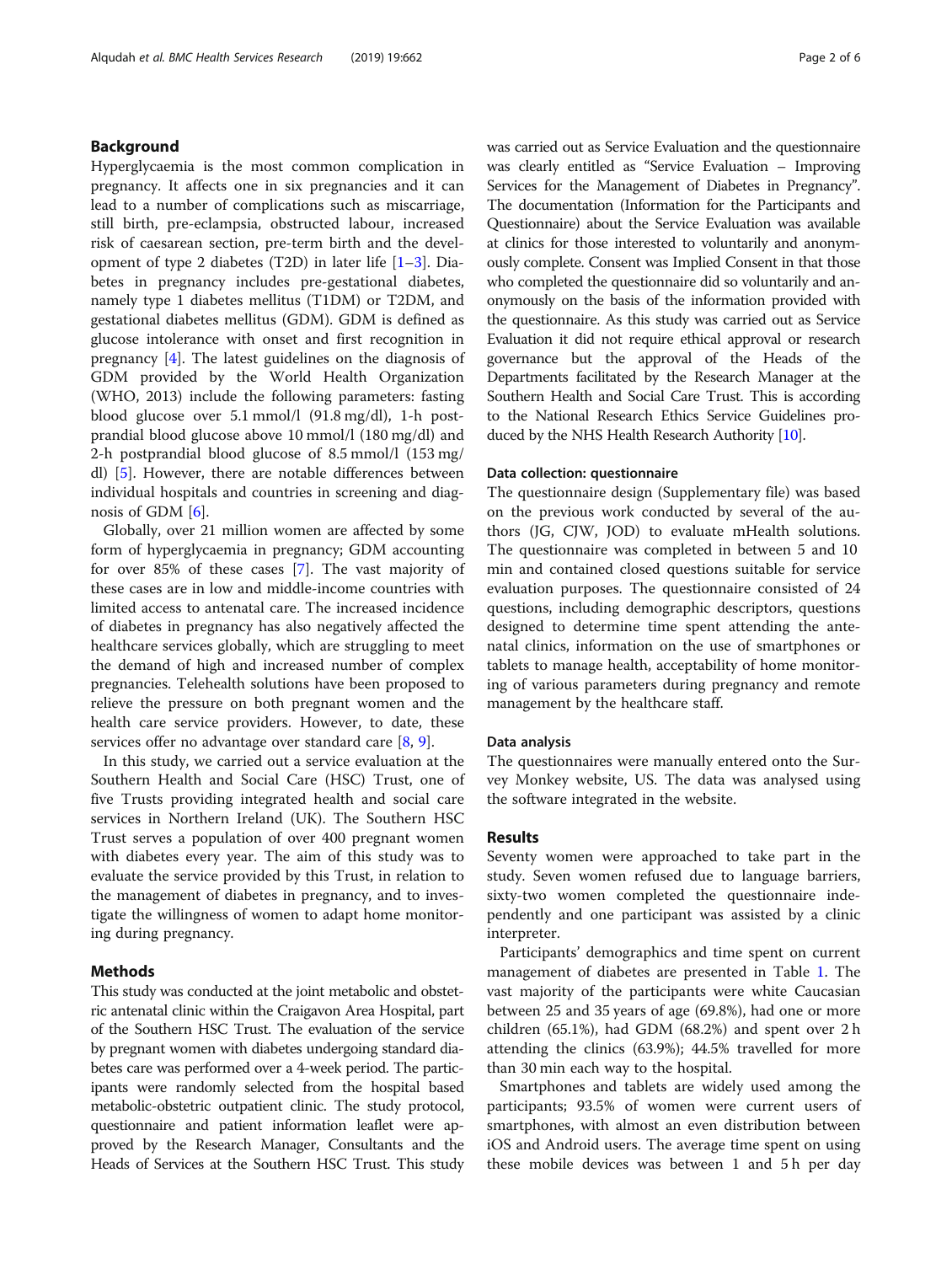(73.3%). Over 70% of women using smartphones were already using the phones for health-related activities. However, only 8.8% used the smartphones to manage diabetes or health. Interestingly, around 40% of women did not record their blood glucose results immediately after measuring their blood glucose levels. Depending on what they would be required to input and test, between 78 and 90% of women found it acceptable to use a smartphone for managing their health in pregnancy. Most of the participants had no concerns about using smartphones or tablets in the context of managing their health or pregnancy (75.8%). More than 80% of women felt that it is acceptable to measure different clinical and lifestyle parameters related to their health at home and more than 60% of them are willing to discuss the results with clinic staff remotely. However, 91% of the participants would like to receive video, written, or face-to-face training. Further information from this survey is presented in Table [2.](#page-4-0)

# **Discussion**

This study clearly demonstrates that there is a need for more efficient management of diabetes in pregnancy. The majority of women taking part in this study spent more than 2 h every 1–2 weeks at the joint metabolic and obstetric antenatal clinic; this excludes the time spent getting to and from the clinic. According to the National Institute for Clinical Excellence (NICE) guidelines, women with diabetes in pregnancy are required to attend joint diabetic and obstetric clinics every 1–2 weeks from conception (T1DM and T2DM) or from GDM diagnosis (around week 24–28) for assessment of

management of diabetes (%) Responses (n) Age 15–20 0 0 20–25 11.1 7 25–30 25.4 16 30–35 44.4 28 35–40 14.3 9 40–45 4.8 3 The number of children None 34.9 22 1 30.2 19 2 or more 34.9 22 Education level None 0 0 GCSE (school exit level)s 22.2 14 A levels/AS level (further education) 22.2 14 Diploma 25.4 16 Degree 30.2 19 PhD 0 0 0 Type of diabetes Type 1 diabetes 22.2 14 Type 2 diabetes 3.2 2 Gestational Diabetes 68.2 43 Other 1.6 1 Not sure 3 Mode of transport to the diabetes pregnancy clinic Car 90.5 57 Bus 4.8 3 Train 1.6 1 Walk 0 0 Other 2012 2013 2014 2014 2022 2023 Length of time it takes to reach the clinic Less than 15 min 22.2 14 15–30 min 33.3 21 30–60 min 39.7 25 More than 60 min 4.8 3 Average waiting time in the clinic before first seeing any of the maternity or diabetes team Less than  $15 \text{ min}$  11.1  $7 \text{ min}$ 

Table 1 Participants' demographics and time spent on current management of diabetes (Continued)

1–2 h 27.9 17 2–3 h 50.8 31 Greater than 3 h 13.1 8

Less than 10 min 71.2 42 10–20 min 22 13 20–30 min 0 0 0 More than 30 min 6.8 4 Frequency of recording data in blood sugar monitoring diary Each time you monitor a blood sugar level 59.3 35 At the end of the day 28.8 17 At weekends 1.7 1 At the end of the week 11.9 7 Prior to clinic 6.8 4

Time typically spent on capturing each blood glucose measurement using the current paper

based method every day

<span id="page-3-0"></span>

| Alqudah et al. BMC Health Services Research | (2019) 19:662 |  |
|---------------------------------------------|---------------|--|
|                                             |               |  |

| $25 - 30$                                                                                       | 25.4     | 16 |
|-------------------------------------------------------------------------------------------------|----------|----|
| $30 - 35$                                                                                       | 44.4     | 28 |
| $35 - 40$                                                                                       | 14.3     | 9  |
| $40 - 45$                                                                                       | 4.8      | 3  |
| The number of children                                                                          |          |    |
| None                                                                                            | 34.9     | 22 |
| 1                                                                                               | 30.2     | 19 |
| 2 or more                                                                                       | 34.9     | 22 |
| Education level                                                                                 |          |    |
| None                                                                                            | 0        | 0  |
| GCSE (school exit level)s                                                                       | 22.2     | 14 |
| A levels/AS level (further education)                                                           | 22.2     | 14 |
| Diploma                                                                                         | 25.4     | 16 |
| Degree                                                                                          | 30.2     | 19 |
| PhD                                                                                             | $\Omega$ | 0  |
| Type of diabetes                                                                                |          |    |
| Type 1 diabetes                                                                                 | 22.2     | 14 |
| Type 2 diabetes                                                                                 | 3.2      | 2  |
| <b>Gestational Diabetes</b>                                                                     | 68.2     | 43 |
| Other                                                                                           | 1.6      | 1  |
| Not sure                                                                                        | 4.8      | 3  |
| Mode of transport to the diabetes pregnancy clinic                                              |          |    |
| Car                                                                                             | 90.5     | 57 |
| Bus                                                                                             | 4.8      | 3  |
| Train                                                                                           | 1.6      | 1  |
| Walk                                                                                            | 0        | 0  |
| Other                                                                                           | 3.2      | 2  |
| Length of time it takes to reach the clinic                                                     |          |    |
| Less than 15 min                                                                                | 22.2     | 14 |
| $15-30$ min                                                                                     | 33.3     | 21 |
| 30-60 min                                                                                       | 39.7     | 25 |
| More than 60 min                                                                                | 4.8      | 3  |
| Average waiting time in the clinic before first seeing<br>any of the maternity or diabetes team |          |    |
| Less than 15 min                                                                                | 11.1     | 7  |
| $15 - 30$ min                                                                                   | 49.2     | 31 |
| 30-60 min                                                                                       | 25.4     | 16 |
| More than 60 min                                                                                | 14.3     | 9  |
| Average time spent in the clinic                                                                |          |    |
| Less than 30 min                                                                                | 3.3      | 2  |
| $30 \text{ min} -1 \text{ h}$                                                                   | 4.9      | 3  |

| Page 3 of 6 |  |  |  |
|-------------|--|--|--|
|-------------|--|--|--|

(%) Responses (n)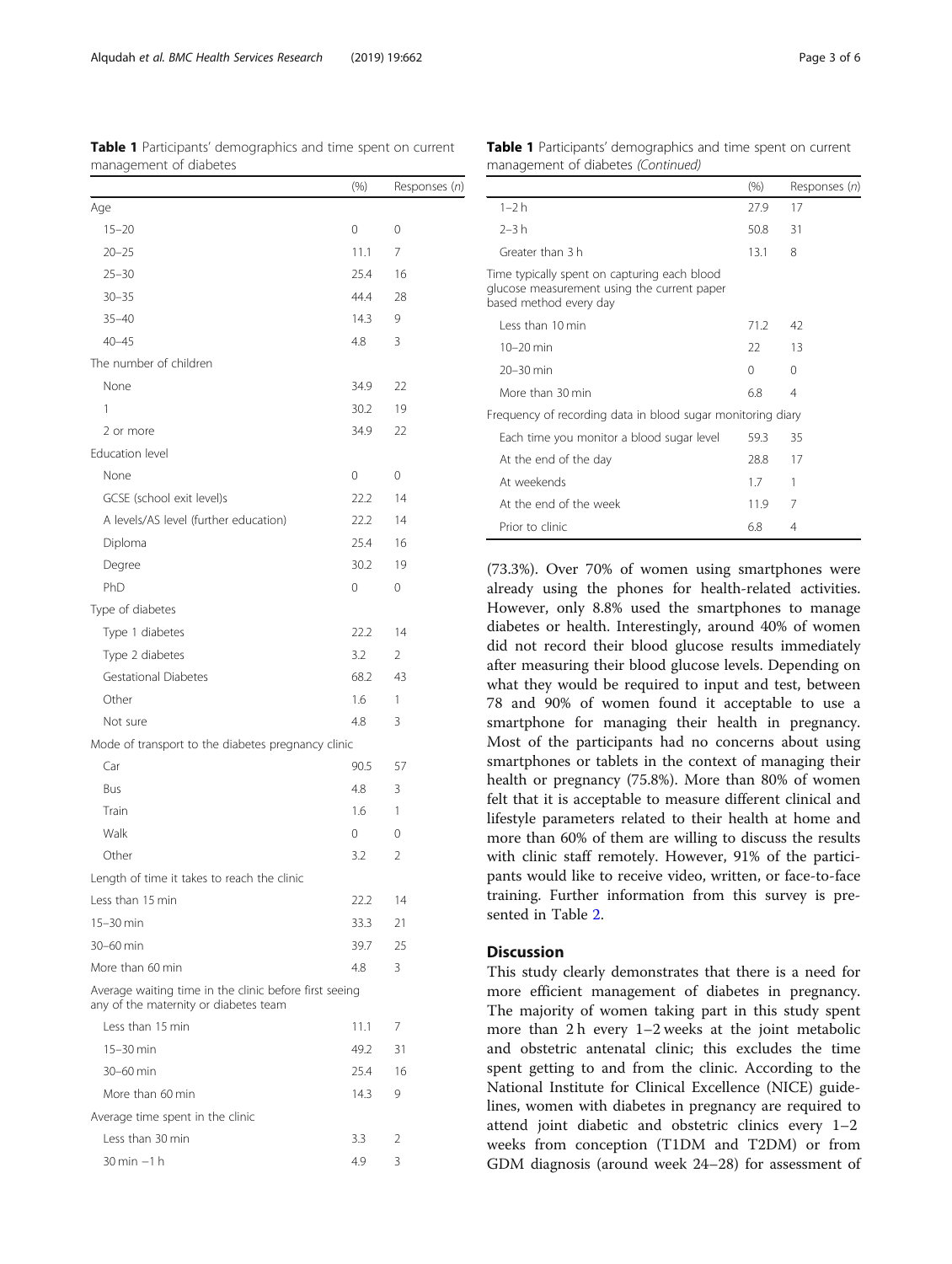<span id="page-4-0"></span>Table 2 Details of the self-management of diabetes in pregnancy

|                                                                                                               | $(\% )$ | Responses (n)  |
|---------------------------------------------------------------------------------------------------------------|---------|----------------|
| Current usage of the smartphones                                                                              |         |                |
| Yes                                                                                                           | 93.5    | 95             |
| Νo                                                                                                            | 6.4     | $\overline{4}$ |
| Usage of the smartphones or tablets to obtain<br>or manage health or pregnancy related<br>information         |         |                |
| Yes                                                                                                           | 72.9    | 43             |
| Νo                                                                                                            | 27.1    | 16             |
| Health related activities that participants use<br>their device(s) for                                        |         |                |
| Electronic communication (email, chat, text<br>messages) with my doctor or midwife                            | 45.6    | -26            |
| Electronic communication with patient groups<br>(group text messages/ Facebook/WhatsApp etc.)                 | 29.8    | 17             |
| Electronic communication with other health care<br>providers                                                  | 14      | 8              |
| Finding doctors                                                                                               | 3.5     | 2              |
| Finding pharmacies                                                                                            | 5.3     | 3              |
| Managing my health data (blood sugar, heart<br>rate, blood pressure)                                          | 8.8     | 5              |
| For obtaining information about symptoms and<br>conditions                                                    | 66.7    | 38             |
| For obtaining information about diagnostic and<br>therapeutic procedures                                      | 31.6    | 18             |
| For finding my own diagnosis                                                                                  | 26.3    | 15             |
| For documenting and managing fitness related<br>data (e.g. using blood glucose meters, Fitbit etc.)           | 19.3    | 11             |
| Other                                                                                                         | 14      | 8              |
| Concerns in relation to using smartphones/<br>tablets in the context of managing their<br>health or pregnancy |         |                |
| None                                                                                                          | 75.8    | 47             |
| Concerns about data security                                                                                  | 17.7    | 11             |
| Concerns about the technical reliability of the<br>devices                                                    | 6.4     | 4              |
| Concerns about the reliability of the software                                                                | 9.7     | 6              |
| The devices are too complicated to use                                                                        | 1.6     | 1              |
| Not being able to attend as many hospital<br>appointments/other concerns                                      | 3.2     | 2              |
| Participants willingness to manage diabetes<br>remotely                                                       |         |                |
| Yes                                                                                                           | 66.7    | 42             |
| Νo                                                                                                            | 14.3    | 9              |
| Not sure                                                                                                      | 19      | 12             |

blood glucose control and foetal growth [\[11](#page-5-0)]. Good glycaemic control in pregnant women with diabetes is key and it reduces complications associated with this condition in pregnancy [[12](#page-5-0)–[15\]](#page-6-0). The evidence that remote monitoring using digital technologies is acceptable to pregnant women and superior to the standard of care is limited [\[16](#page-6-0)–[19\]](#page-6-0). A recent study using a remote blood glucose monitoring system demonstrated safety, user satisfaction and superior data capture. However, no differences in the maternal glucose management were observed, whereas pre-term births and caesarean deliveries were less common in the intervention group using a mobile-phone-based real-time blood glucose management system [\[20](#page-6-0)]. There have been no health economic assessments of this approach compared to usual care which are important to consider in the future due to unprecedented increase in the number of women with diabetes in pregnancy [[7](#page-5-0)]. In a separate study, one of the authors (CO) conducted a virtual clinic at the same joint metabolic and obstetric antenatal clinic for pregnant women with diabetes who did not require frequent obstetrics appointments. This method identified that, on average 6–8 women (10%) were suitable candidates for remote monitoring. These women are likely to be diagnosed with GDM rather than more complex pregnancies in the presence of T1DM or T2DM. In our study, most of the women had GDM (68.2%), therefore, our findings are more relevant to this population of pregnant women. The growing number of women with diabetes in pregnancy, particularly GDM, is a significant burden for the healthcare systems globally. Considering pregnant women are generally motivated to self-monitor their condition remotely and are smartphone literate, digital technology for home monitoring provides an option for this cohort of women. Nevertheless, glucose management is often influenced by the obstetrics advice based on the foetal growth, which if restricted, in some cases requires admission to the hospital for steroid treatment. These obstetrics requirements exclude certain pregnant women for being suitable candidates for home monitoring. As a result, identifying pregnant women who can be safely monitored from home is a challenge that is influenced by obstetrics' need.

The need for real-time data collection is also clear from this study. Indeed, only 60% of women record their blood glucose results at the time of monitoring (Table [1\)](#page-3-0). Further studies are required to determine the clinical effectiveness of home monitoring interventions. Nonetheless, a systematic review of mobile phone-based interventions with clinical feedback showed that they improve glycaemic control (HbA1c) compared to standard care or other non-mHealth approaches by as much as 0.8% for T2M patients and 0.3% for T1D patients over the short-term  $(\leq 12 \text{ months})$  [\[21\]](#page-6-0). This suggests a role for these devices during pregnancy. The main limitation of our study is the small sample size. Nevertheless our findings confirm the general consensus amongst the healthcare professionals and patients regarding the significant strain on specialist diabetic maternity services,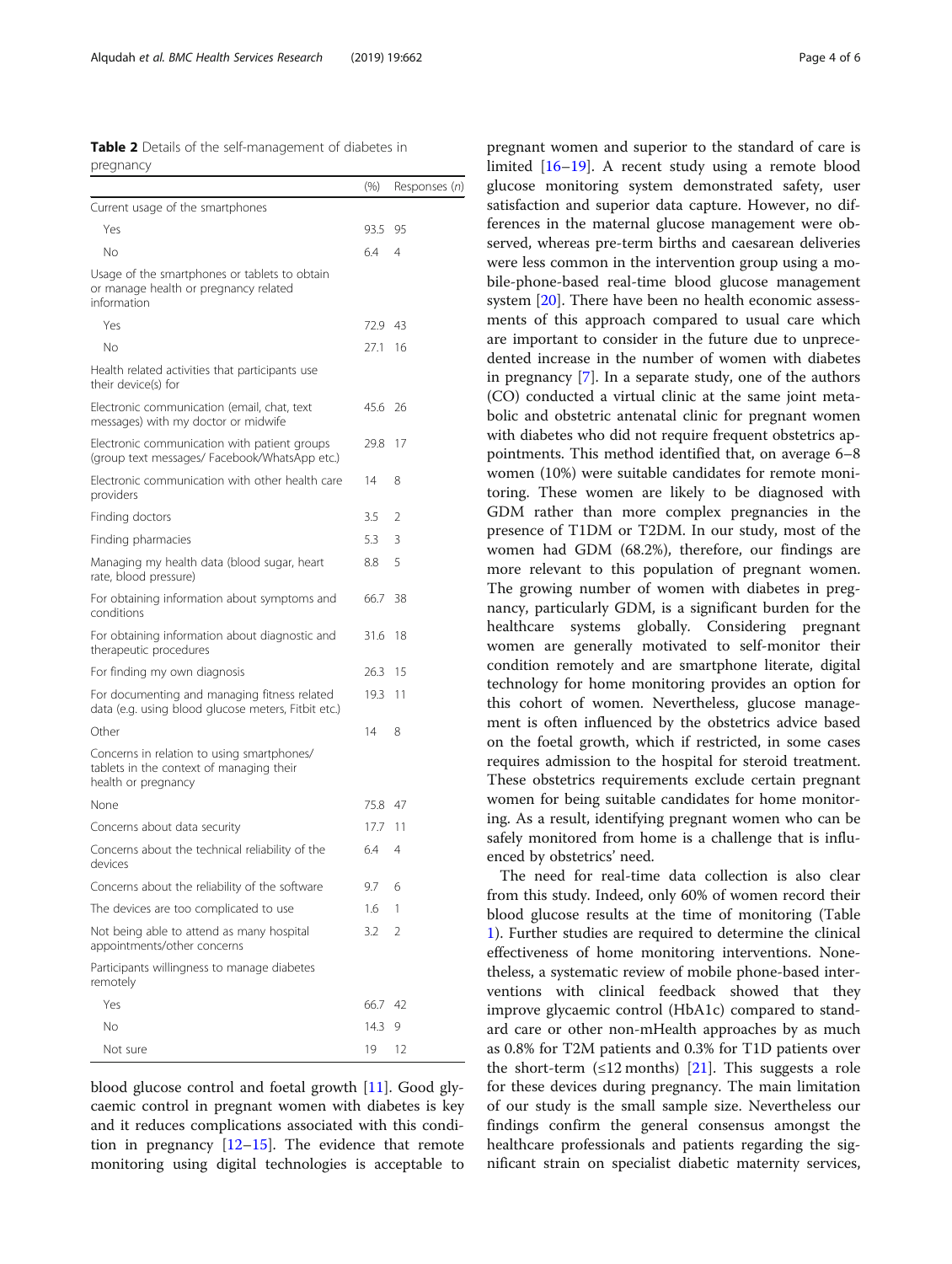<span id="page-5-0"></span>which often results in a poor patient experience. This area of important research has not been quantified and reported until now.

In this study, it was clear that women were not only willing to manage blood glucose remotely but that they were willing to monitor other health indicators during pregnancy. Most of women do not have any concerns about using digital technology to manage their health in pregnancy and are willing to have video or telephone conversations with the clinicians. The advantage of capturing the data remotely and in real-time is that it may increase data accuracy and reduces the time commitment and stress of frequent clinical appointments.

## Conclusions

Our service evaluation demonstrates that the self-management and home monitoring clearly appeals to pregnant women with diabetes and provides a good insight into the antenatal care provided in the UK. This is the first report that evaluates joint metabolic and obstetric antenatal care from the patients' perspective, particularly focusing on the management of GDM. This study also confirms the long waiting times at antenatal clinics and willingness of this highly motivated group of patients to self-manage their condition with remote support by the healthcare staff.

#### Abbreviations

GDM: gestational diabetes mellitus; T1DM: type 1 diabetes mellitus; T2DM: type 2 diabetes mellitus; WHO: world health organisation

#### Acknowledgements

We are grateful to the staff at the Metabolic and Obstetrics Clinic at the Craigavon Area Hospital for distributing questionnaires to the patients. We thank Irene Knox, Research Manager at the Southern Health and Social Care Trust for facilitating this service evaluation. Many thanks to the patients for taking the time to complete the questionnaires.

### Authors' contributions

AA collated, analysed, interpreted the results, and drafted the manuscript; LM, CJW, PM, MM and AM contributed to the conception and design of the study; AT and CO contributed substantially to the conception of the study and data acquisition; JO and JG, contributed to the study design. CJW and LM acquired, analysed and interpreted the data; LM drafted the manuscript. All authors read and approved the final manuscript.

#### Funding

This service evaluation was carried out as part of the project funded by SBRI Health & Care: Department of Health Northern Ireland competition for development contracts: Project 'GEMS' - Gestational, Type 1 and Type 2 Diabetes Empowering Mothers through Mobile Technologies. The funding body was not involved in the design of the study and collection, analysis, and interpretation of data and in writing the manuscript.

#### Availability of data and materials

The datasets used and/or analysed during the current study are available from the corresponding author on reasonable request.

#### Ethics approval and consent to participate

This study was carried out as Service Evaluation therefore ethical approval was not required according to the National Research Ethics Service Guidelines produced by the NHS Health Research Authority [10]. The documentation (Information for the Participants and Questionnaire) about the Service Evaluation was available at Clinics for those interested to voluntarily and anonymously complete. Consent was Implied Consent in that those who completed the Questionnaire did so voluntarily and anonymously on the basis of the information provided with the Questionnaire.

#### Consent for publication

Not applicable.

## Competing interests

#### Author details

None.

<sup>1</sup>The Wellcome-Wolfson Institute for Experimental Medicine, School of Medicine, Dentistry and Biomedical Sciences, Queen's University Belfast, Belfast, United Kingdom. <sup>2</sup>School of Pharmacy, The Hashemite University Zarqa, Jordan. <sup>3</sup>Craigavon Area Hospital, Southern Health and Social Care Trust, Craigavon, United Kingdom. <sup>4</sup>ASSERT Centre, University College Cork Cork, Ireland. <sup>5</sup>gHealth Research group, School of Medicine, University College Dublin, Dublin 4, Ireland. <sup>6</sup>School of Life Sciences, Faculty of Science, University of Technology Sydney, Sydney, Australia.

#### Received: 13 September 2018 Accepted: 27 August 2019 Published online: 13 September 2019

#### References

- 1. Hod M, Kapur A, Sacks DA, Hadar E, Agarwal M, Di Renzo GC, et al. The International Federation of Gynecology and Obstetrics (FIGO) Initiative on gestational diabetes mellitus: A pragmatic guide for diagnosis, management, and care. Int J Gynaecol Obstet [Internet]. 2015 Oct [cited 2017 Aug 21];131 Suppl 3:S173–211. Available from: [http://doi.wiley.com/1](http://doi.wiley.com/10.1016/S0020-7292) [0.1016/S0020-7292](http://doi.wiley.com/10.1016/S0020-7292)(15)30007-2.
- 2. McCance DR. Diabetes in pregnancy. Best Pract Res Clin Obstet Gynaecol [Internet]. 2015 [cited 2017 May 17];29(5):685–699. Available from: [http://](http://www.sciencedirect.com/science/article/pii/S1521693415000772) [www.sciencedirect.com/science/article/pii/S1521693415000772](http://www.sciencedirect.com/science/article/pii/S1521693415000772)
- 3. FIGO INITIATIVE ON GESTATIONAL DIABETES. [cited 2017 May 17]; Available from: [http://www.figo.org/sites/default/files/uploads/](http://www.figo.org/sites/default/files/uploads/PublicationsandResourcesFathallafiles/Figo_InfographicsALL_092115.pdf) [PublicationsandResourcesFathallafiles/Figo\\_InfographicsALL\\_092115.pdf](http://www.figo.org/sites/default/files/uploads/PublicationsandResourcesFathallafiles/Figo_InfographicsALL_092115.pdf).
- 4. 2. Classification and Diagnosis of Diabetes: Standards of Medical Care in Diabetes—2018. Diabetes Care [Internet]. 2018 Jan 8 [cited 2019 Aug 8]; 41(Supplement 1):S13–27. Available from: [http://care.diabetesjournals.org/](http://care.diabetesjournals.org/lookup/doi/10.2337/dc18-S002) [lookup/doi/10.2337/dc18-S002](http://care.diabetesjournals.org/lookup/doi/10.2337/dc18-S002)
- 5. Agarwal MM. Gestational diabetes mellitus: An update on the current international diagnostic criteria. World J Diabetes [Internet]. Baishideng Publishing Group Inc; 2015 Jun 25 [cited 2018 Jun 1];6(6):782–91. Available from: <http://www.ncbi.nlm.nih.gov/pubmed/26131321>
- 6. Benhalima K, Mathieu C, Van Assche A, Damm P, Devlieger R, Mahmood T, et al. Survey by the European Board and College of Obstetrics and Gynaecology on screening for gestational diabetes in Europe. Eur J Obstet Gynecol Reprod Biol [Internet]. 2016 Jun [cited 2019 Aug 8];201:197–202. Available from: <http://www.ncbi.nlm.nih.gov/pubmed/27129745>
- 7. International Diabetes Federation Gestational diabetes [Internet]. [cited 2018 Apr 19]. Available from: [https://www.idf.org/our-activities/care](https://www.idf.org/our-activities/care-prevention/gdm)[prevention/gdm](https://www.idf.org/our-activities/care-prevention/gdm)
- 8. Mastrogiannis DS, Igwe E, Homko CJ. The role of telemedicine in the management of the pregnancy complicated by diabetes. Curr Diab Rep [Internet]. 2013 Feb 16 [cited 2018 Jun 5];13(1):1–5. Available from: <http://link.springer.com/10.1007/s11892-012-0352-x>
- Homko CJ, Deeb LC, Rohrbacher K, Mulla W, Mastrogiannis D, Gaughan J, et al. Impact of a telemedicine system with automated reminders on outcomes in women with gestational diabetes mellitus. Diabetes Technol Ther [Internet]. Mary Ann Liebert, Inc.; 2012 Jul [cited 2018 Jun 5];14(7):624–9. Available from: <http://www.ncbi.nlm.nih.gov/pubmed/22512287>
- 10. Social UPF for H and SCR. Research Service Evaluation Clinical/Non-financial Audit Usual Practice (in public health including health protection). 2017; (October). Available from: [http://www.hra-decisiontools.org.uk/research/](http://www.hra-decisiontools.org.uk/research/docs/DefiningResearchTable_Oct2017-1.pdf) [docs/DefiningResearchTable\\_Oct2017-1.pdf](http://www.hra-decisiontools.org.uk/research/docs/DefiningResearchTable_Oct2017-1.pdf)
- 11. Diabetes in pregnancy overview NICE Pathways [Internet]. [cited 2018 Jul 4]. Available from: [https://pathways.nice.org.uk/pathways/diabetes-in](https://pathways.nice.org.uk/pathways/diabetes-in-pregnancy)[pregnancy](https://pathways.nice.org.uk/pathways/diabetes-in-pregnancy)
- 12. Rowan JA, Gao W, Hague WM, McIntyre HD. Glycemia and Its Relationship to Outcomes in the Metformin in Gestational Diabetes Trial. Diabetes Care